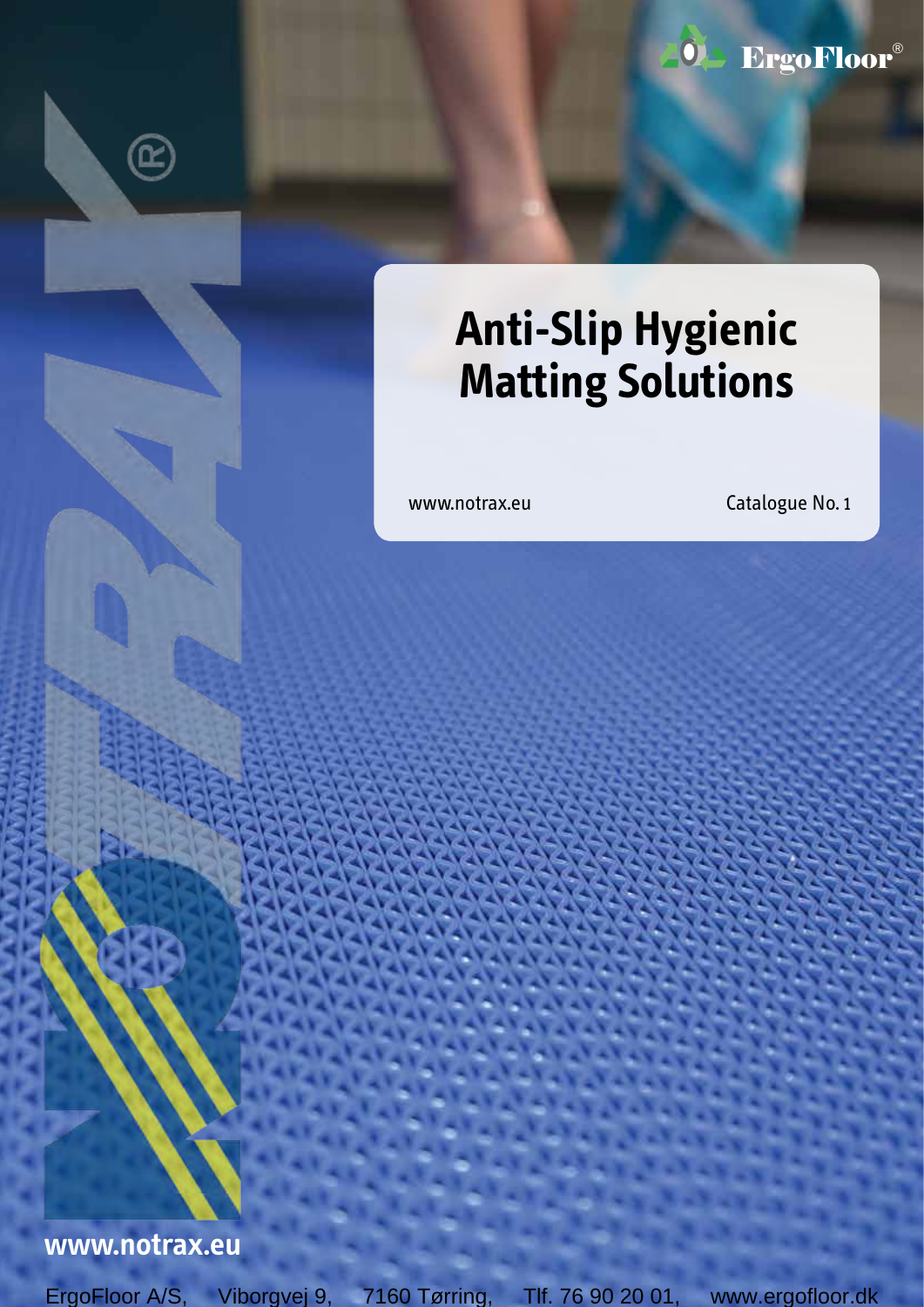

### Recommended for heavy duty use in industrial environments.

Matting designed to provide added traction through aggressive surface patterns and textures.

### **Medium Duty** Recommended for medium duty use in industrial environments.









**Drainage** しついい .<br>environment

**Insulation**

A ▲

Against cold, heat, vibrations and noise. Matting elevates standing workers from cold/wet floors, which keeps their feet warmer thereby improving overall perception of wellbeing.

> Suitable for cleaning with high pressure (hot) water jet.

Open construction matting allows for liquids and debris to pass through, providing secure footing in a wet





Pleasantly soft and warm under bare feet.



### **MicroStop™**

Antibacterial treatment inhibits the growth of micro-organisms such as bacteria and fungi that can cause odour, stains, and product deterioration.



### **Cleaning**

# **Index and Guide - Anti-slip Hygienic Matting Solutions**

# **Notrax® Matting Pictograms**

All Notrax® Floor Matting Products are subject to rigorous testing by independent laboratories prior to their introduction to the market. Our Product Testing Charts show the following relative comparisons between the Notrax® mats featured in each category of this brochure:



### **Wear resistance**



Indicates the time it takes for a mat to lose its functionality. This is an accelerated wear test where the results are expressed in total weight loss of material when subjected to 5000 cycles under an abrasion wheel. The higher the pointer in the test chart, the greater its resistance to wear.

# **Slip resistance**

Indicates the slip resistance of a mat. This test measures the force required to cause slippage of a load across the surface material. The coefficient is the ratio of force required divided by the weight. The higher the pointer in the test chart, the greater the coefficient of friction ratio, thus the better the slip resistance of a mat.

### **Anti-fatigue**

Indicates the degree of comfort a mat provides. This test starts by measuring the original thickness of a mat. Then compression is applied and the

thickness under this load is measured again. The difference between the two measurements is called deflection. The higher the pointer in the test chart, the better its anti-fatigue properties.

### Example Product Testing Chart

### **PRODUCT TESTING**

| Art. | <b>Product</b>                          | Page |
|------|-----------------------------------------|------|
|      | Notrax <sup>®</sup> Matting Pictograms  |      |
|      | Notrax <sup>®</sup> Product Testing     | ર    |
|      | <b>Benefits of Anti-Fatigue Matting</b> | 4/5  |
| 523  | Modular Lok-Tyle™                       | 5    |

| Art. | <b>Product</b>   | Page |
|------|------------------|------|
| 536  | Akwadek™         | 6/7  |
| 538  | Gripwalker Lite™ | 6/7  |
| 535  | Soft-Step™       | 6/7  |

# **Notrax® Product Testing**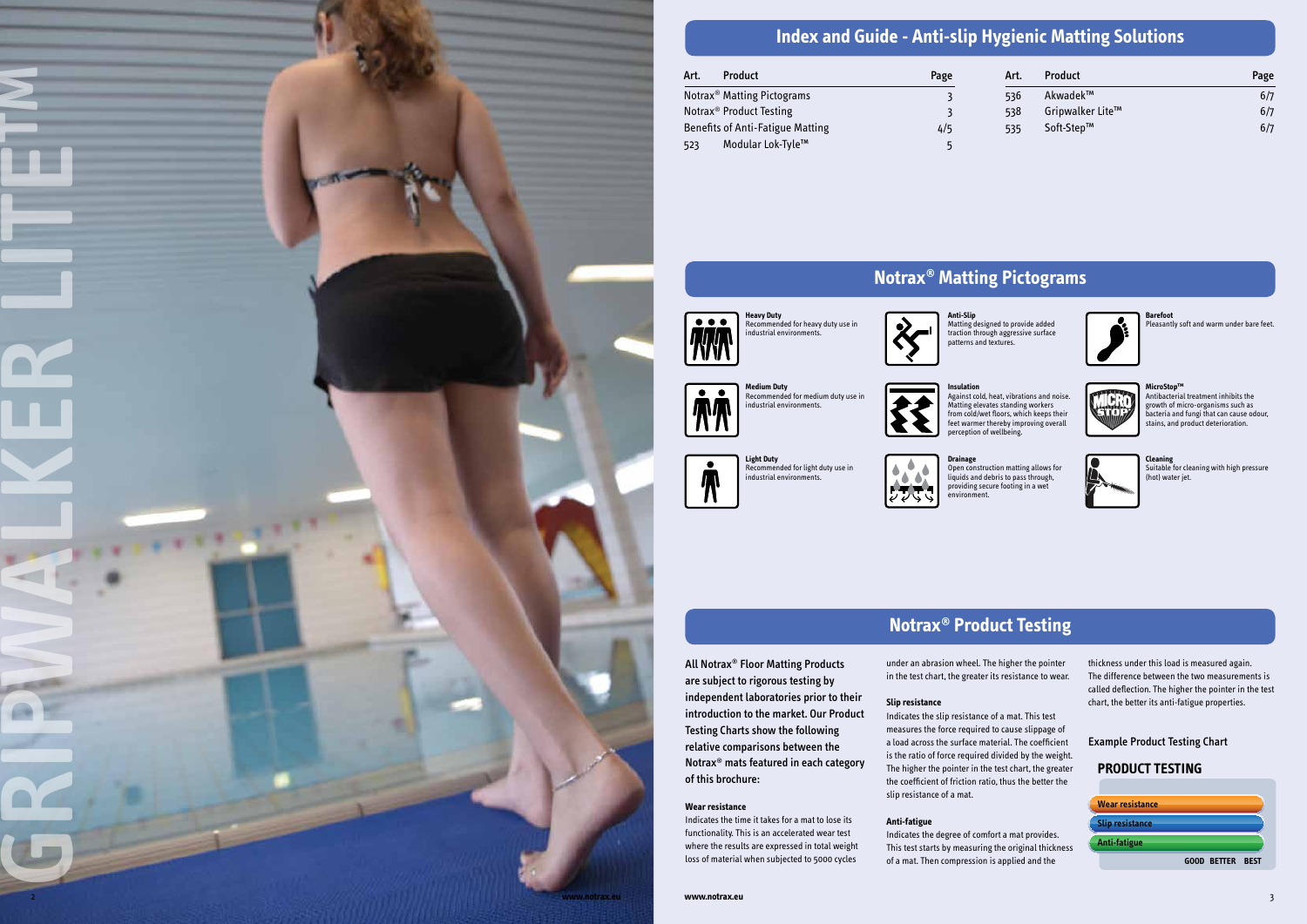## **Notrax® hygienic mats create a healthier and safer environment in shower facilities and locker rooms.**

### **Why hygienic mats?**

Communal sports and leisure environments, which are rarely regulated by health authorities, are ideal breeding areas for bacteria that spread infections.

Hygiene policies are already quite common practice for shared facilities including no-shoes policies (to prevent the entrance and spreading of dirt and contaminants), shower habits (before entering pools and hot tubs), hand hygiene, cleaning and disinfection procedures, and avoiding sharing (towels and personal items that come into contact with bare skin).

Recently several severe health cases of staph infection (MRSA methicillin-resistant staphylococcus aureus), contracted in gyms and locker rooms have resulted in increasing attention being paid to hygiene in public showers, gyms, changing rooms and locker rooms.

Hygienic matting is a key component of a hygiene policy. Hygienic matting is treated with an anti-microbial to prevent growth of bacteria, fungi and other micro-organisms that cause odours, rashes, athlete's foot and other skin infections. The mat is designed to be comfortable and warm for bare feet, isolating users from the cold and often wet floors, while also offering grip for slip prevention.

### **Why also anti-slip?**

One of the most common causes of swimming pool accidents is slips and falls. In and around shared changing rooms, locker rooms, swimming pools and showers are a slip hazard with wet, slippery and cold floors. Plus the use of shampoos, soaps and oils often compound this problem.

So hygienic mats are also designed to provide secure footing where excess water, oils and shampoos would otherwise make floors or tiles slippery. The anti-slip surface is designed to provide traction, while still being comfortable and warm for bare feet. The gripper base prevents the mat from sliding or shifting.

### **Why Matting?**



Anti-slip materials do not last forever. Coated anti-slip flooring can become clogged even after cleaning due to an accumulation of microscopic residual stains (oils, protein, grease). One would have to keep on checking, maintaining and replacing floors to ensure the effectiveness of an anti-slip coating in and around swimming pools so that it is safe for swimmers to use. When this hasn't happened and pool sides become dangerously slippery, it is very easy for swimmers to slip or fall and suffer a serious injury. Notrax® floor mats are made

Notrax® has expanded the selection of hygienic mats to be able to offer a full range of heavy, medium and light duty matting products. Their unique design afford not only instant drainage and slip resistance, they also prevent growth of micro-organisms which cause skin disease.

of specific formulations and with designs that provide good adherence and instant evacuation of fluids, which is a more effective, economical and durable solution to reduce the risk of slip falls. **Notrax® Hygienic Matting Solutions** The open grid allows for easy drainage of water while the raised structure provides aeration for easy drying and prevents the mat from floating. The mats are manufactured from PVC or Polyethylene which is resistant to oils from soaps, shampoos, chlorines that are often found in leisure and pool areas.

# **Anti-Slip Hygienic Matting Solutions**

Notrax® matting is available on rolls or interconnecting tiles that can easily be laid, installed or customized for walkways, changing room floors, showers and saunas, and along swimming pools to prevent slipping.

# **523 Modular Lok Tyle™**

• Medium duty UV resistant antibacterial PVC modular tiles





- 
- 
- 
- 
- 
- 
- • Bevelled ramps and corners complete the installation and minimize trip hazards
- 

### **PRODUCT TESTING**



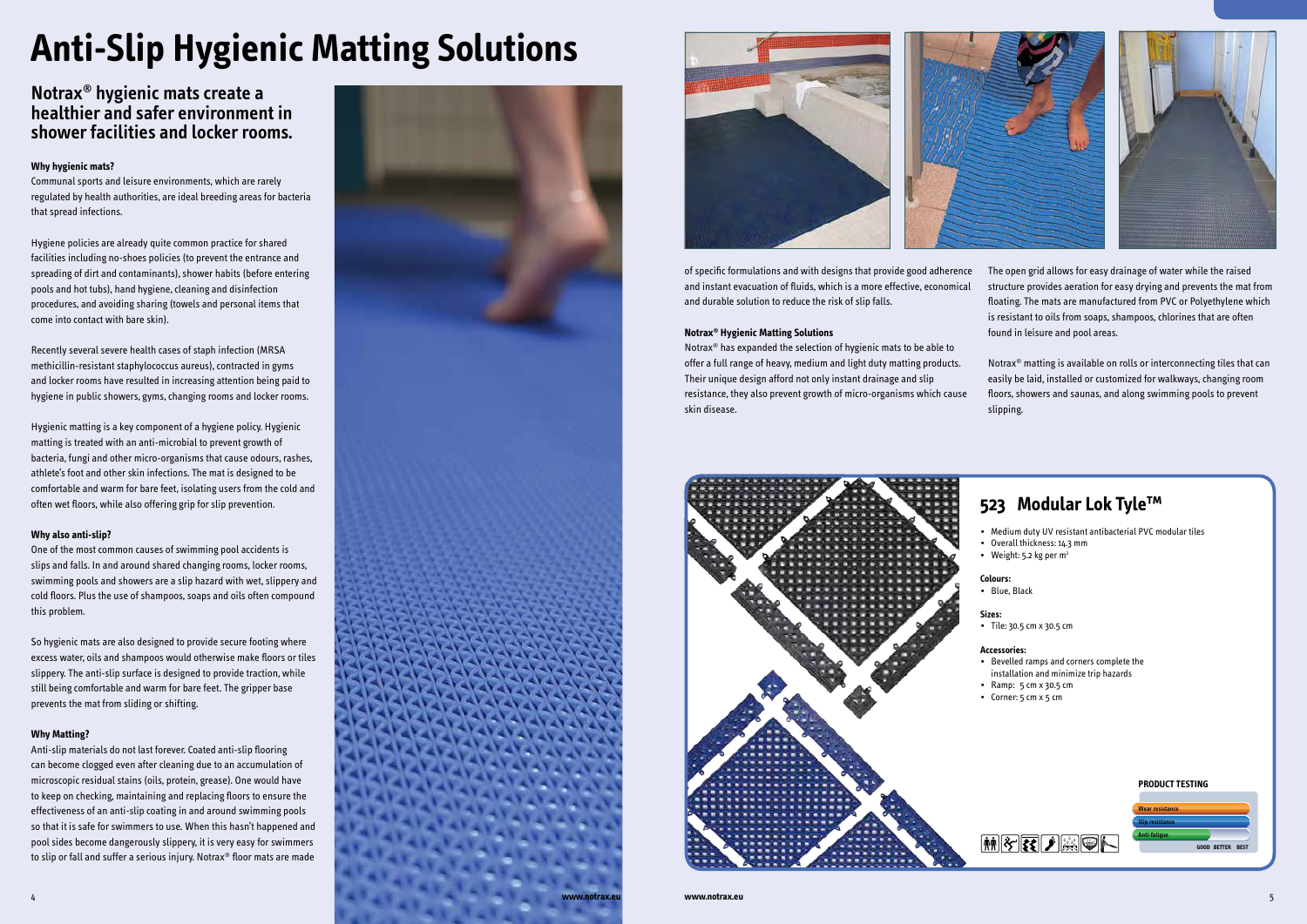# **Soft and Warm Wet Areas Wet Areas Hygienic Mats for Happy Feet**

Durable hygienic matting creates a healthier and safer environment in wet areas such as shower facilities. The grip design creates a slip-resistant yet comfortable walking surface for bare feet. Anti-microbial treated materials prevents growth of fungi or bacteria and promotes hygiene in wet areas such as locker rooms, public swimming pools, commercial saunas, and shower facilities.

Open structure for easy draining of water, soap, shampoo and lotions where dependable sure footing is essential. Easy to clean and requires only minimal maintenance.

### **Recommended uses:**

• Shower rooms, locker rooms, changing rooms, wardrobes, swimming pools, saunas, etc.



 $H_{\text{int}}$